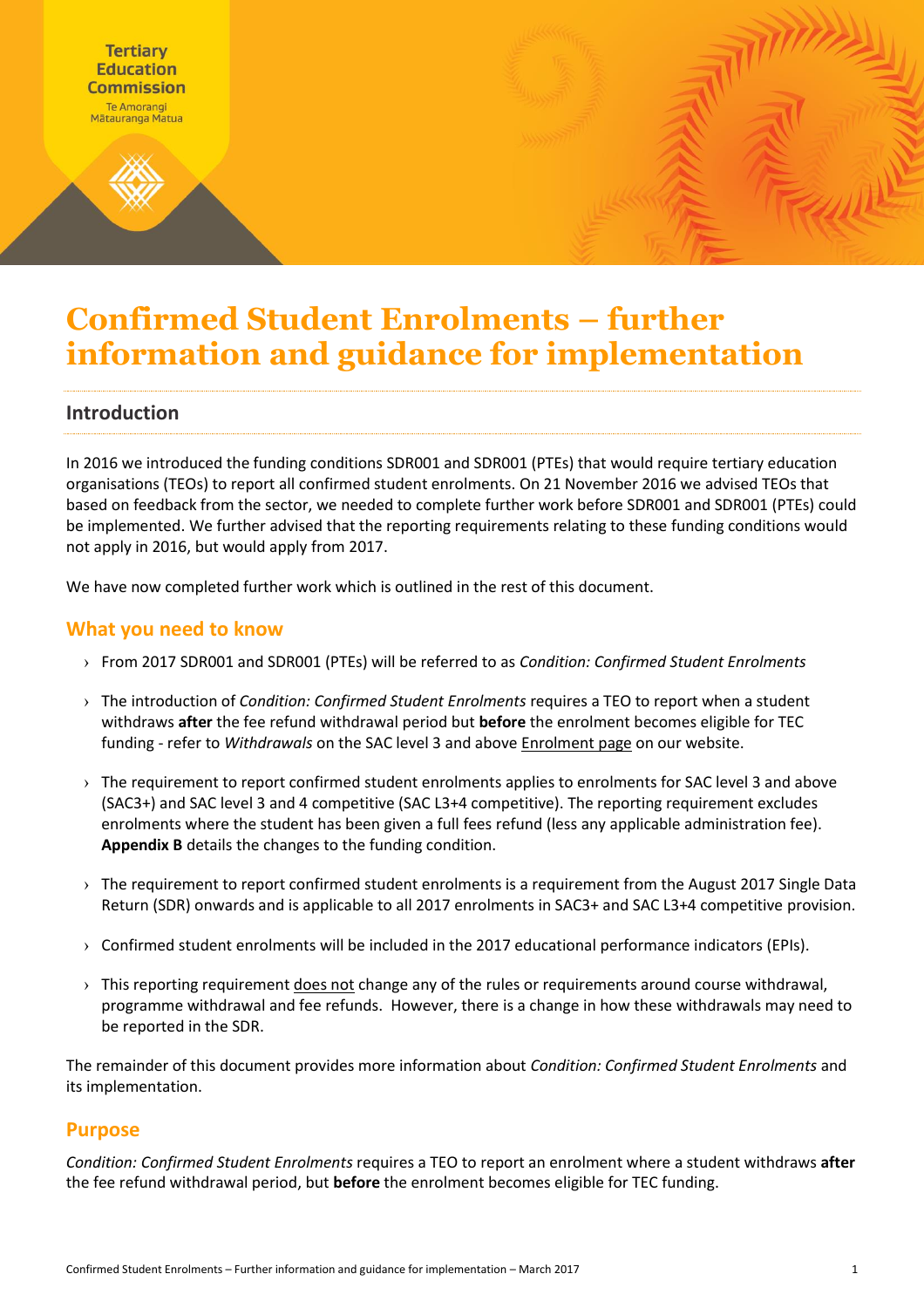The funding condition ensures that we gain a wider understanding of TEOs enrolments. This includes enrolments where a TEO receives fees from a student and does not refund the fees after a withdrawal. These enrolments will be used in EPI calculations.

### **Reporting confirmed student enrolments – August 2017 SDR**

From the August 2017 SDR, all SAC3+ and SAC L3+4 competitive funded TEOs must report all confirmed student enrolments **that have a programme start on or after 1 January 2017.** These confirmed student enrolments must be reported in the SDR under source of funding (SoF) code 31.

**Diagram A** below outlines the application of the reporting requirement.

### **Diagram A**



This reporting requirement will only apply to individual course enrolments of students who withdraw from SAC3+ eligible courses, training schemes and/or programmes **after** the fee refund withdrawal period has passed but **before** the enrolment becomes eligible for TEC funding. These enrolments and withdrawals would not have previously been required to be reported - refer to *Withdrawals* on the SAC level 3 and abov[e Enrolment page](http://www.tec.govt.nz/funding/funding-and-performance/funding/fund-finder/sac-level-3-and-above/enrolment/) on our website.

If the student had not withdrawn, these enrolments would be reported under SoF 01 (SAC 3+) or SoF 32 (SAC L3+4 competitive).

The requirement does not apply to:

- $\rightarrow$  fees free enrolments (course, training scheme and/or programme) or
- $\rightarrow$  enrolments where the student has received a full refund of fees (course, training scheme and/or programme) less any applicable administration fee.

**Section 3 of Appendix 2** of your **2017 funding approval documentation** sets out the confirmed student enrolments reporting requirements. **Appendix B** of this document details the changes to this funding condition applicable to the August 2017 SDR and onwards. **Please append this to your funding letter**.

# **Course withdrawal, programme withdrawal and fee refunds**

Course withdrawal, programme withdrawal and fee refund practice can determine whether or not an enrolment must be reported under SoF code 31. Importantly, these practices can differ for private training establishments (PTEs) and tertiary education institutions (TEIs). Please see **Appendix A** for diagrams and a further description of the different withdrawal and refund practices.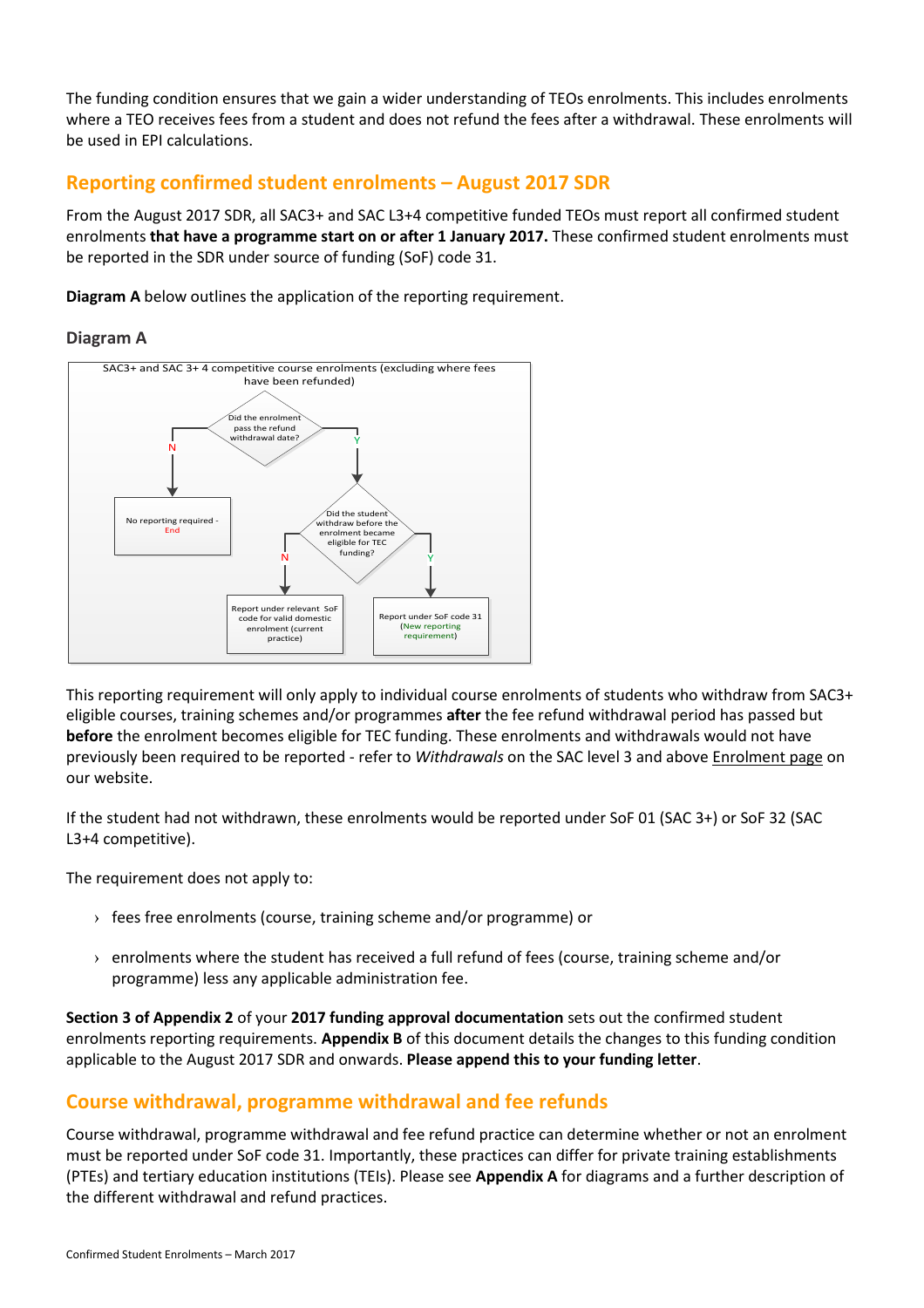Note – the withdrawal and refund practices described in **Appendix A** are current practice. Implementation of *Condition: Confirmed Student Enrolments* does not change the rules, processes and requirements around refunds and withdrawals. It only changes the way a TEO must report some withdrawals into the SDR.

### **Determining when a student has withdrawn**

For funding purposes, a "withdrawal" is when a student ceases to participate in a course, programme or training scheme (regardless of whether they have been refunded any fees), either:

- $\rightarrow$  by providing notice to the TEO that they wish to withdraw participation, or
- $\rightarrow$  as a result of non-attendance or non-participation for any reason.

Where a student disengages by not attending or not participating, the TEO should determine whether the student has withdrawn. The expectation is that the TEO determines this as soon as is reasonably possible. Where it is determined that the student has withdrawn the TEO will need to submit this information through the SDR, as well as meet all other requirements of their funding conditions in relation to withdrawals (see **Appendix C**).

### **Educational performance indicators (EPIs)**

Confirmed student enrolment data (SoF code 31) will be included in EPI calculations from 2017.

Currently there are six EPIs that we are using to measure the educational performance of TEOs. These are:

- › qualification completion
- › retention
- › cohort-based qualification completion
- › cohort-based retention
- › course completion
- › progression.

In July 2016 we released our EPI cohort-based qualification completion and retention rate[s methodology paper.](http://www.tec.govt.nz/assets/Publications-and-others/Cohort-based-qualification-completion-and-retentionrates-methodology-paper.pdf) In this paper we advised we would broaden the scope of what we are measuring for these two EPIs (i.e. cohortbased qualification completion and cohort-based retention rates) to include all confirmed student enrolments. This is still the case.

Further advice will be provided on how SoF code 31 data will be included in EPIs at a future date.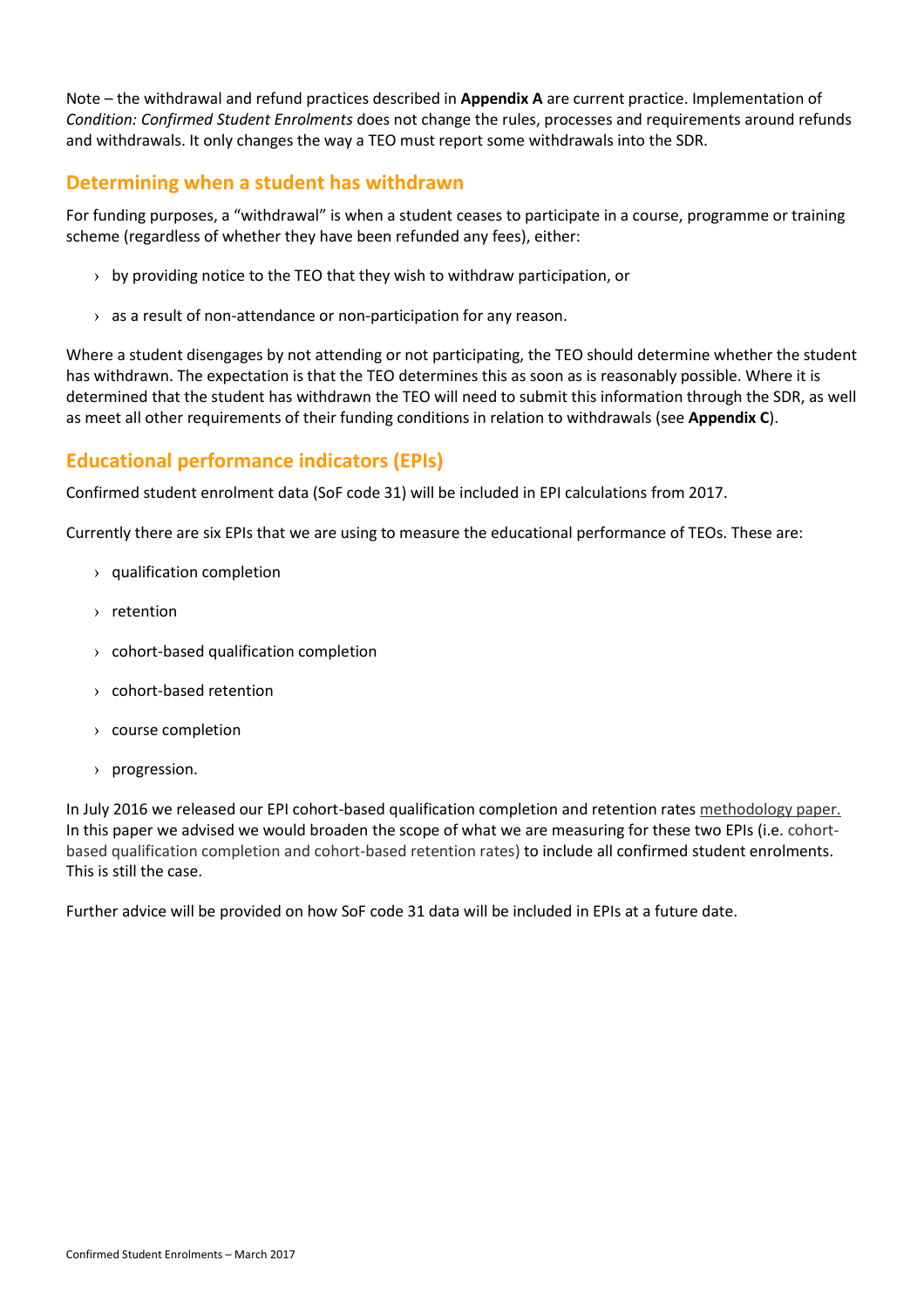# **Appendix A**

For some TEOs, mainly PTEs, when a student withdraws from study the TEO may withdraw them from **the whole programme** (or qualification) and retain all the fees for that programme. This is done even though the start date may not have been reached for all course enrolments making up the programme. Therefore, these courses do not become valid course enrolments.

For other TEOs, when a student withdraws from study the TEO withdraws the student from **each course** within a programme**,** retaining student fees only for the courses where the enrolment became a valid course enrolment.

TEOs that withdraw students by course will not have to change their practice to meet the requirements of *Condition: Confirmed Student Enrolments*.

However, TEOs that withdraw students by programme, and retain tuition fees for courses that have not yet reached the withdrawal date, will have to change their reporting practice. These TEOs must report confirmed student enrolments for all courses.

**Diagram 1** and **Diagram 2** below provide examples of an enrolment with five courses that make up a programme.

For **Diagram 1** the tuition fees required to be refunded to the student will differ depending on whether the TEO withdraws students by course or by programme.

- $\rightarrow$  If the TEO withdraws students by course, the student will receive a refund of the tuition fees for courses three, four and five. This is because the refund withdrawal period has not passed for courses three, four and five - refer to *Withdrawals* on the SAC level 3 and abov[e Enrolment page](http://www.tec.govt.nz/funding/funding-and-performance/funding/fund-finder/sac-level-3-and-above/enrolment/) on our website.
- $\rightarrow$  If the TEO withdraws students by programme, no refund of tuition fees will be required as the refund withdrawal period has passed for the programme. If no refund (less any applicable administration fee) is given to the student, under *Condition: Confirmed Student Enrolments* reporting requirements, these course enrolments (for courses three, four and five) will be required to be reported in the SDR under SoF code 31. Alternatively, if the TEO does fully refund the student for courses three, four and five (less any applicable administration fee), these courses would not need to be reported under SoF code 31



**Diagram 1**

**Please note** in this scenario a TEO may have to submit a withdrawal date that is before the course start date. In the past the SDR would provide an error and not allow these submissions to occur. This will be remedied in time for all future SDR submissions. For SoF code 31 only, where the withdrawal date is before the course start date, the information will be able to be submitted in the SDR and no error will be raised.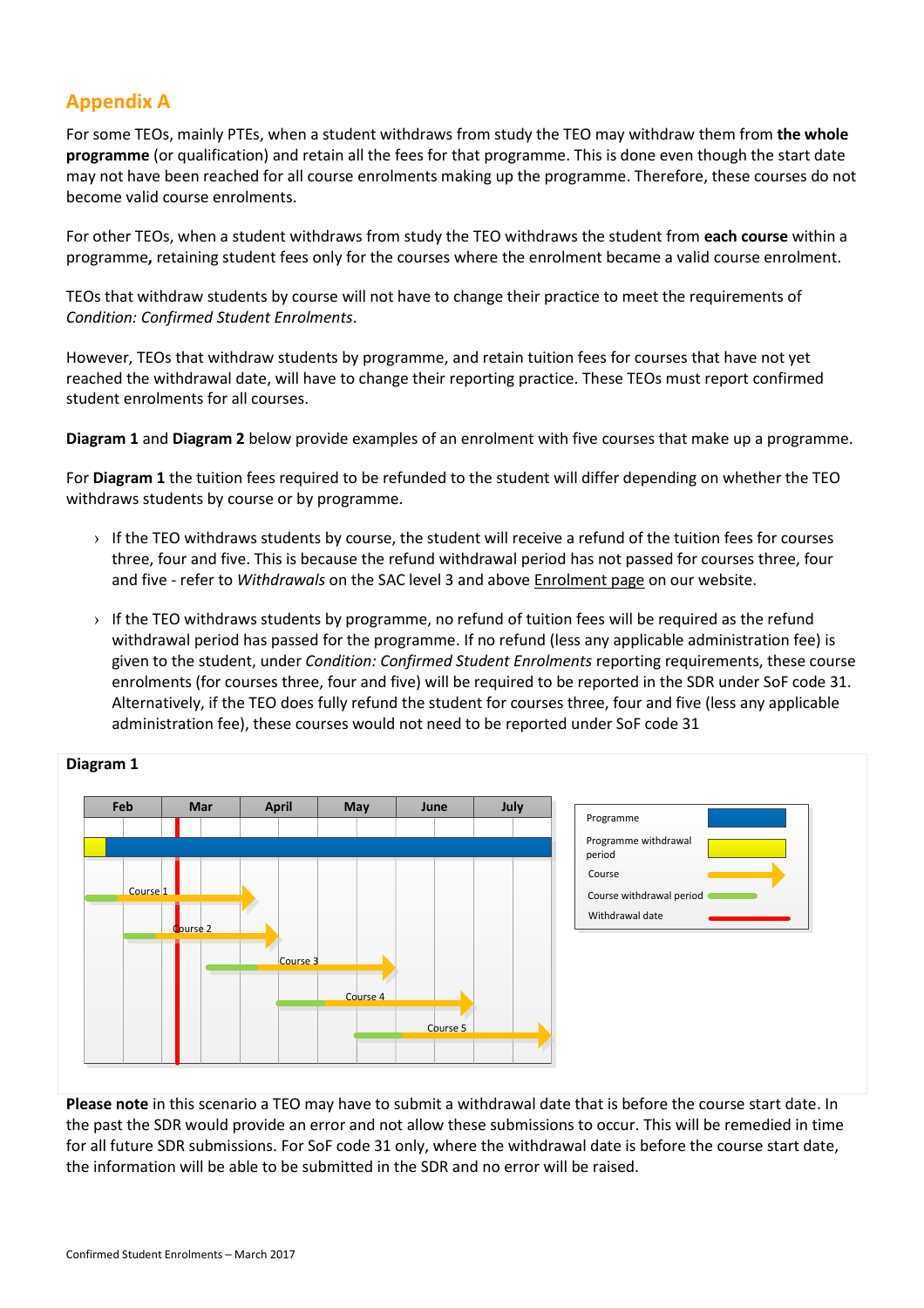For **Diagram 2,** the TEO is not required to refund the student tuition fees regardless of whether they withdraw students by course or by programme. This is because the refund withdrawal period has passed for the programme and the courses. These courses would not need to be reported under SoF code 31 and would instead be reported under the relevant SoF code for a valid domestic enrolment (e.g. SoF code 01 or SoF code 32), as per the current practice.



#### **Diagram 2**

**Diagram 3** shows an enrolment where there are five courses that all have the same start and end date. In this instance the refund withdrawal period is the same for all of the courses as well as the programme. As the withdrawal date has been reached for both the programme and the course, the TEO will not be required to refund the student any tuition fees regardless of whether the TEO withdraws students by course or programme. Where the 10% TEC funding threshold has been reached, the enrolment will be required to be included in SoF code 01 or 32 rather than SoF code 31.

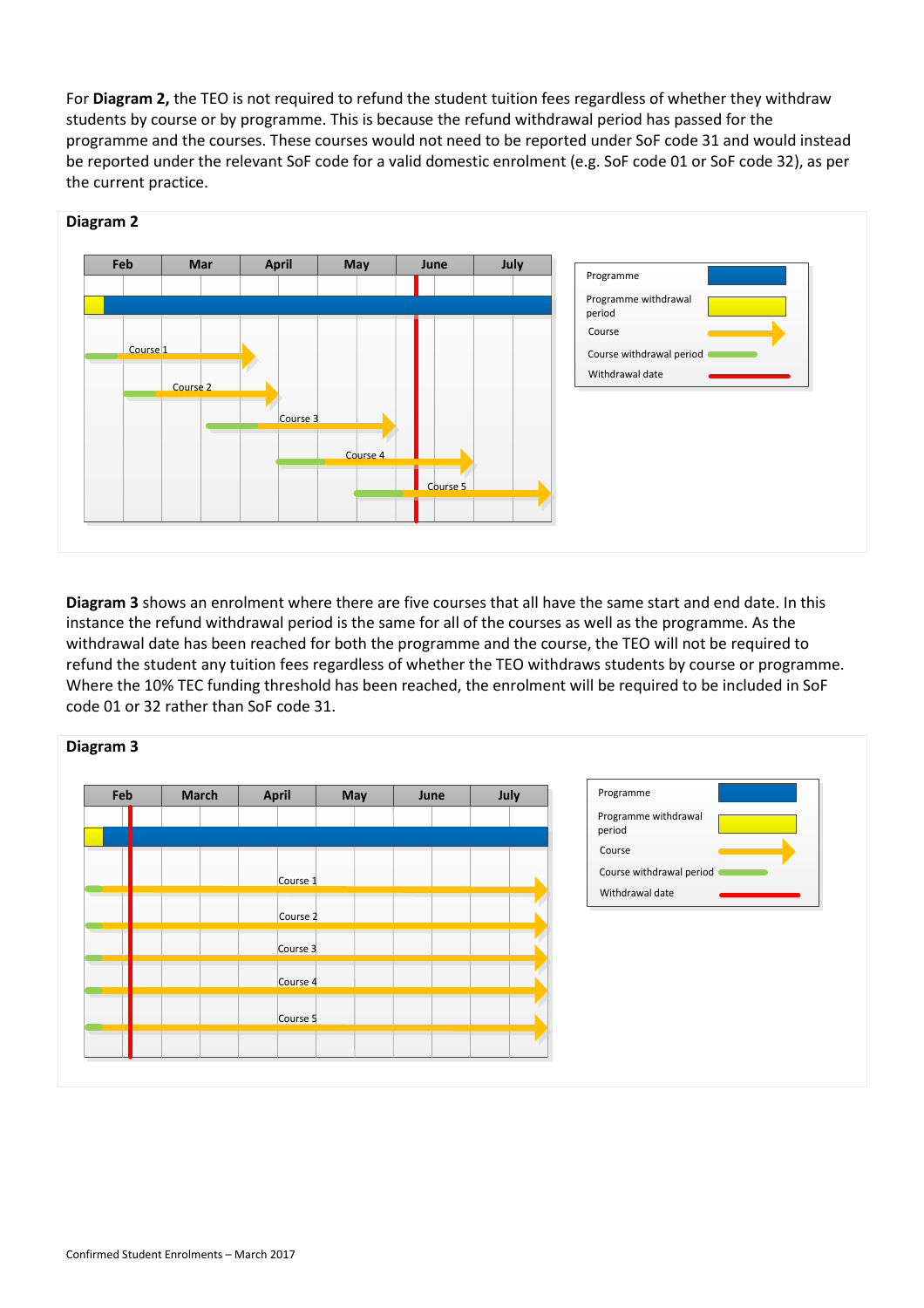# **Appendix B**

### **Funding Schedule**

The following funding condition was included in your 2017 funding approval documentation.

#### *Confirmed student enrolments*

- (a) *You must ensure that your SDR accurately records all "confirmed student enrolments" meaning:*
	- *(i) if fees apply:*
		- *A. a student and your organisation have entered into an enrolment or tuition contract or arrangement and the student has paid or committed to pay his or her fees; and*
		- *B. the period during which the student is entitled to withdraw from a course, programme or training scheme and receive a full refund of fees (less any applicable administration fee) has passed; or*
	- *(ii) if fees do not apply:*
		- *A. the student and your organisation have entered into an enrolment or tuition contract or arrangement; and*
		- *B. the student has not withdrawn from a course, programme or training scheme by the withdrawal date.*
- (b) *You must provide information about each student who withdraws from a course, programme or training scheme after becoming a confirmed student enrolment.*

For 2017 onwards, the following is **excluded from** *Condition: Confirmed Student Enrolments* (SoF code 31) reporting requirements.

- › All funds **other than** Student Achievement Component Provision at level 3 and above on the NZQF Fund (SAC3+), and Student Achievement Component - Provision at level 3 and above on the NZQF Fund, Levels 3+4 Competitive Pilot (SAC level 3+4 competitive)
- › Any course enrolment where student tuition fees do not apply.
- › Any course enrolment where the student has received a full refund of **course** tuition fees (less any applicable administration fee).